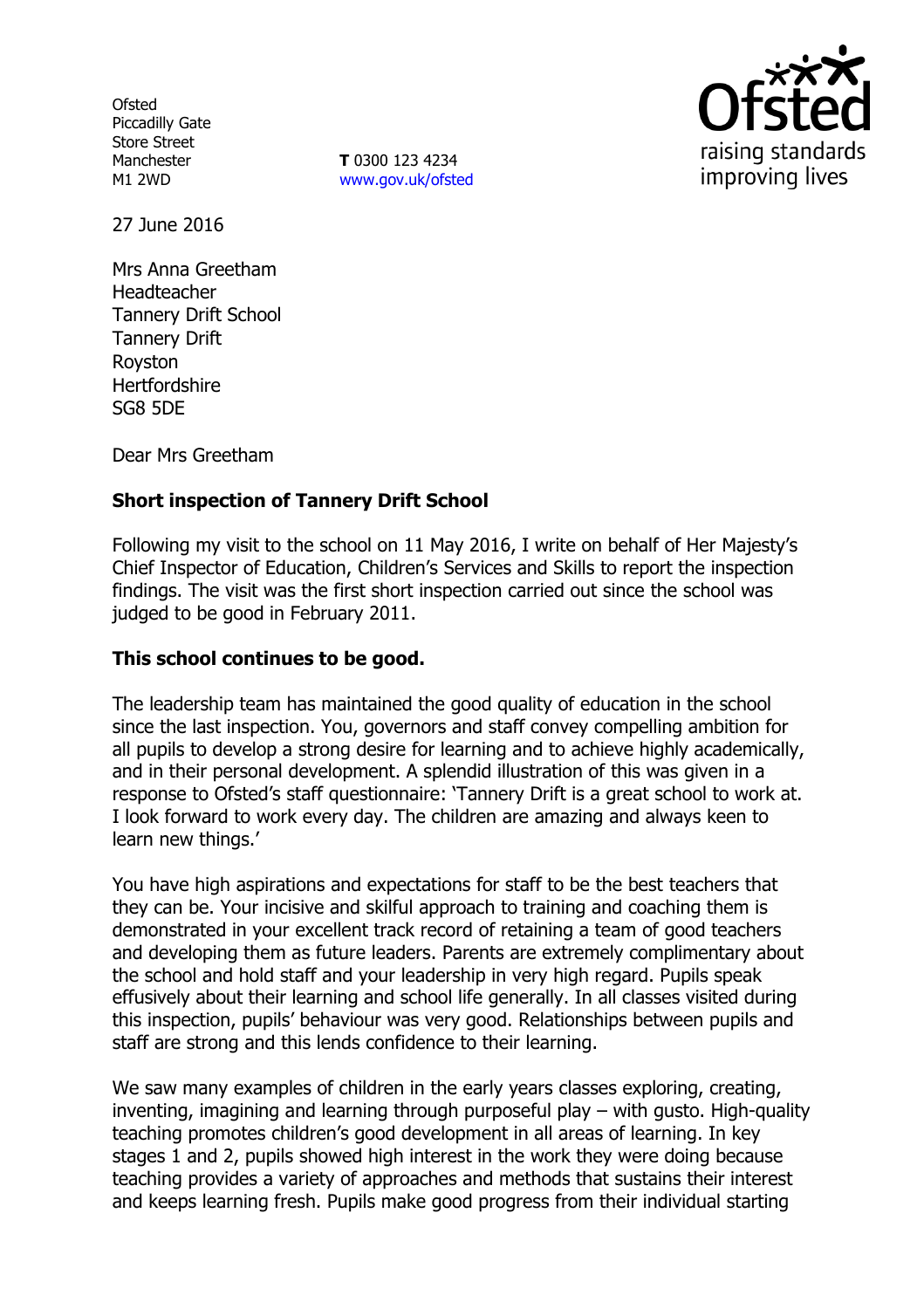

points in reading, writing and mathematics. This year disadvantaged pupils are making better progress because leaders have extended the range of extra help. For example, they have access to high-quality teaching in small groups or one-to-one sessions from qualified or specialist teachers. The attendance of some disadvantaged pupils has improved notably through the family support worker's input and also class teachers' encouragement. Pupils also do well in music, computing and physical education, which are subjects that they enjoy. Pupils learn through interesting topics and themes and there is a very wide range of extra clubs and activities provided before, during and after school for them to pursue their own interests.

Governance is led and managed well. The governors support and challenge you in equal measures. They bring to the table a wide range of skills that they use to good effect. These are often matched to areas of the school's work that they take responsibility for monitoring closely, such as computing, or interrogating the school's assessment information to check how well pupils are doing. You and the governors know what is working well in the school and what could be even better. Plans for future improvements are based securely on this information. Even so, although the school has made a significant improvement in raising the achievement of disadvantaged pupils, this does not feature as a high enough priority in the plans. The school is set to expand shortly and eventually it will provide two classes for each year group. You and the governors have discussed the staffing implications and are recruiting some new staff to join the school in September. However, you have not yet finalised and agreed with governors a strategic plan for the future expansion of the leadership team.

You have ensured that areas for improvement from the previous inspection have been addressed successfully. In particular:

- $\blacksquare$  the quality of marking and procedures for checking pupils' progress now reflect consistently good practice
- $\blacksquare$  pupils know how to make their work even better
- subject leaders make a valuable contribution to the school's self-awareness of its strengths and weaknesses
- best practice in teaching and learning is shared widely among staff in school and with other local schools.

A long-standing staff member commented that the staff team is the strongest it has ever been under your leadership. You lead by example and inspire others to aim even higher to become outstanding practitioners. This contributes considerably to the school's vibrancy and strong work ethic. Staff, parents and especially the pupils feel valued at Tannery Drift and this brings out the best in them.

## **Safeguarding is effective.**

Good training at the right level for all staff ensures that there is a strong culture of shared responsibility to safeguard pupils. As the designated lead professional for safeguarding, you act as a single point of reference for all queries or concerns raised by staff or anyone else. However, you rightly have ensured that there is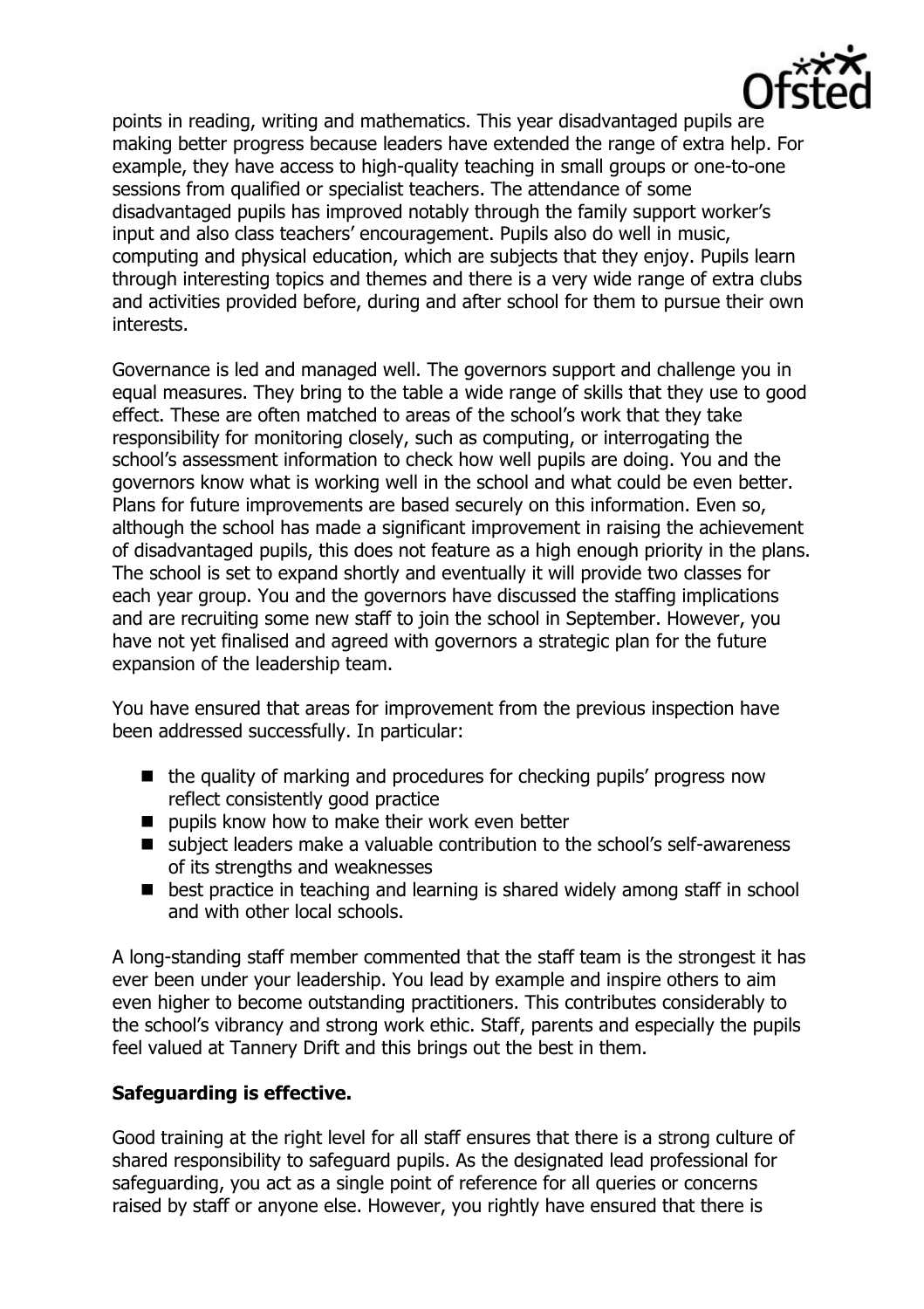

back-up with two other trained leaders to take responsibility in your absence. Record-keeping and paperwork relating to safeguarding is of good quality and assists quick and easy retrieval. While some of this is completed by the family support worker, who also represents the school at formal meetings concerning vulnerable pupils, you oversee each case so that actions are completed on time. You are confident in making referrals to agencies external to the school such as social services or health professionals if need be.

A single central record shows all of the statutory checks made on the suitability of staff to work with children. It is checked by you and a governor and you can see at a glance that checks have been made prior to new staff taking up their posts.

The school business manager ensures that personnel files are kept in good order so that all relevant information and sensitive documentation is held securely in one place. You make sure that visiting staff, volunteers and contractors building the new extension are vetted. Governors are completing the new mandatory checks currently.

The school's policy for safeguarding meets requirements and is implemented consistently. Risk assessment seen for the Year 4 school journey and pupils' participation in adventurous activities was thorough. Forward planning has been undertaken to ensure their health, well-being and safety while learning away from the school site. The local authority undertakes a full safeguarding check annually to double-check the school's systems and procedures. A full report follows, enabling the school to act very quickly if any alterations are required to meet requirements. Complaints received from parents or concerns raised by them are responded to quickly.

#### **Inspection findings**

- Good teaching in all classes ensures that pupils, including those who have special educational needs or disability and the most able, make good progress and achieve well in the core subjects and other subjects such as music, computing and physical education.
- The school's assessment information shows that pupils in the current Year 2 are on track to achieve above-average attainment this year in reading and writing. Over time, attainment by the end of Year 4 is consistently above expectations for the age range. Mathematics has been a focus for whole-school improvement this year and standards are rising rapidly as a result.
- Disadvantaged pupils' achievement is a priority for all leaders and teachers, although this does not feature explicitly in the school's plans for improvement. Staff know who the disadvantaged pupils are so that they ensure their needs are met.
- Assessment was a weakness at the previous inspection and it is now a strength. The progress of children in Nursery and Reception is recorded carefully in learning journals. The school has successfully introduced and embedded a new system for assessing pupils' progress away from former levels of attainment towards the end of year expectations for each age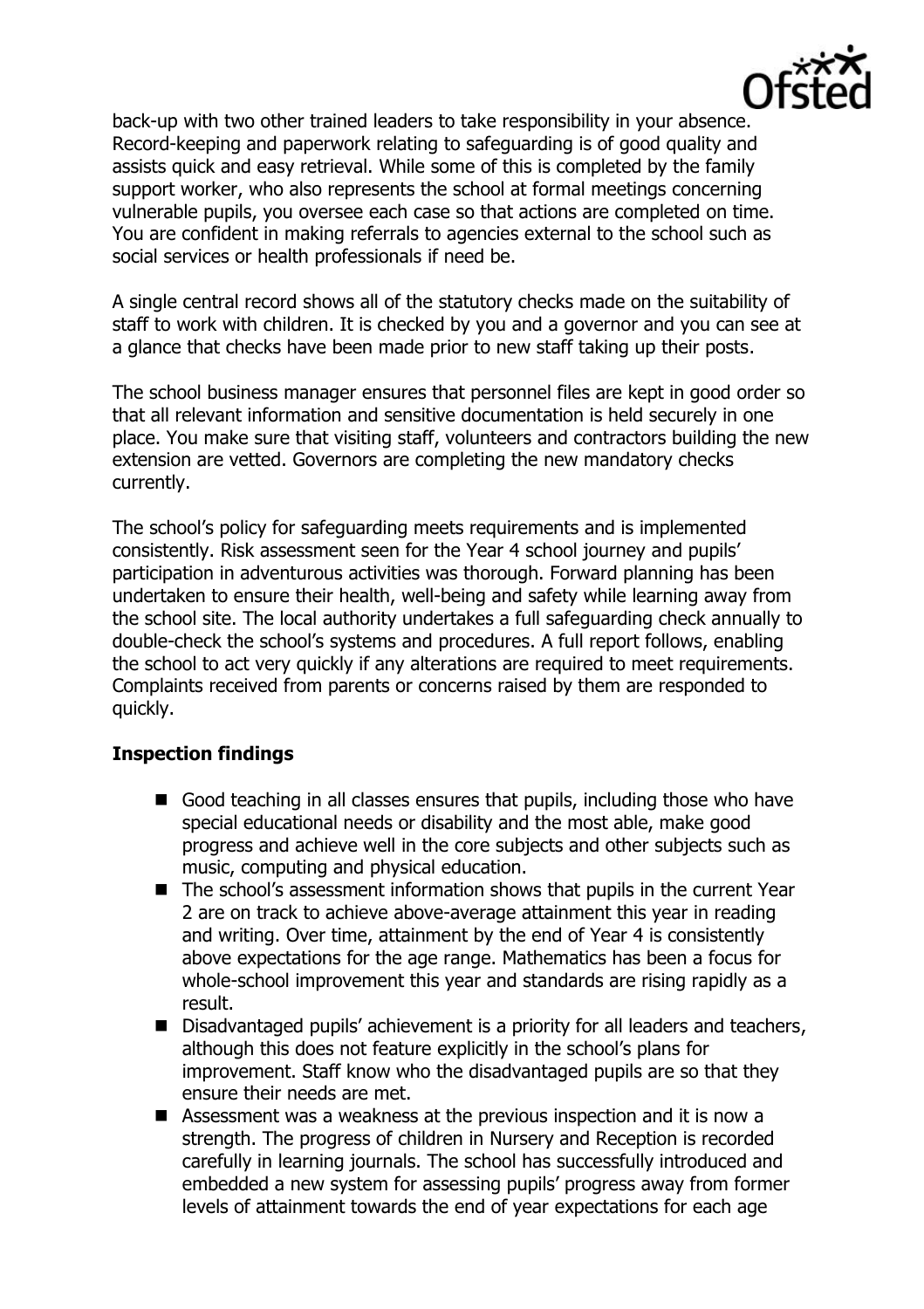

range in the new national curriculum. Judgements about pupils' attainment are double-checked for accuracy internally. Externally they are moderated by other local schools and, from time to time, the local authority.

- Subject leaders have checked the new requirements in the national curriculum to see where new planning was required to ensure that pupils learn all that they should. Additional training for staff where necessary has ensured that they are well placed to teach the new curriculum. The work provided for pupils of differing abilities met their needs because it was set at the right level of difficulty. Occasionally, the most able pupils use the same templates for their writing as others when they are proficient enough to write straight into their exercise books and make decisions about how to set out their own work.
- The headteacher leads the school effectively. Governors are well informed and capable of forming an independent view of the school's work through their regular visits and monitoring. Evaluation of how well the school is doing is entirely accurate. Plans for future improvement are not sharp enough, including the absence of a strategic plan to meet the needs of the school as it expands to two-form entry from September 2016.
- Evidence of useful marking was seen in pupils' books, with teachers explaining why a particular piece of work was good. Pupils explained that they know how well they are learning through the teachers' comments about their work and what they tell them in class. Teachers were seen to use a range of strategies in their teaching to check how well pupils were learning such as 'show me' boards (small whiteboards used with marker pens).
- Middle leaders have benefited from attendance at courses and coaching from the headteacher to develop their leadership skills. Subject leaders are effective and contribute to whole-school self-evaluation through the monitoring of their subjects. They speak confidently about the quality of teaching and learning and can provide evidence to support their findings. Action planning for each subject is not linked closely enough to the impact of actions on pupils' achievement. There is a tendency for subject leaders to focus on teaching skills without enough consideration of how changes made will affect learning.
- $\blacksquare$  The school works effectively with parents, providing regular information and workshops to show them how they can help and support their children's learning at home. Of the 91 parents who responded to Parent View, all but one would recommend the school to another parent, indicating a very high level of satisfaction.

## **Next steps for the school**

Leaders and those responsible for governance should ensure that:

- plans for improvement focus very clearly on pupils' learning and that the achievement of disadvantaged pupils is expressed explicitly as a priority
- $\blacksquare$  they finalise a strategic plan for the future expansion of the leadership team that is sustainable with specific roles, responsibilities and lines of